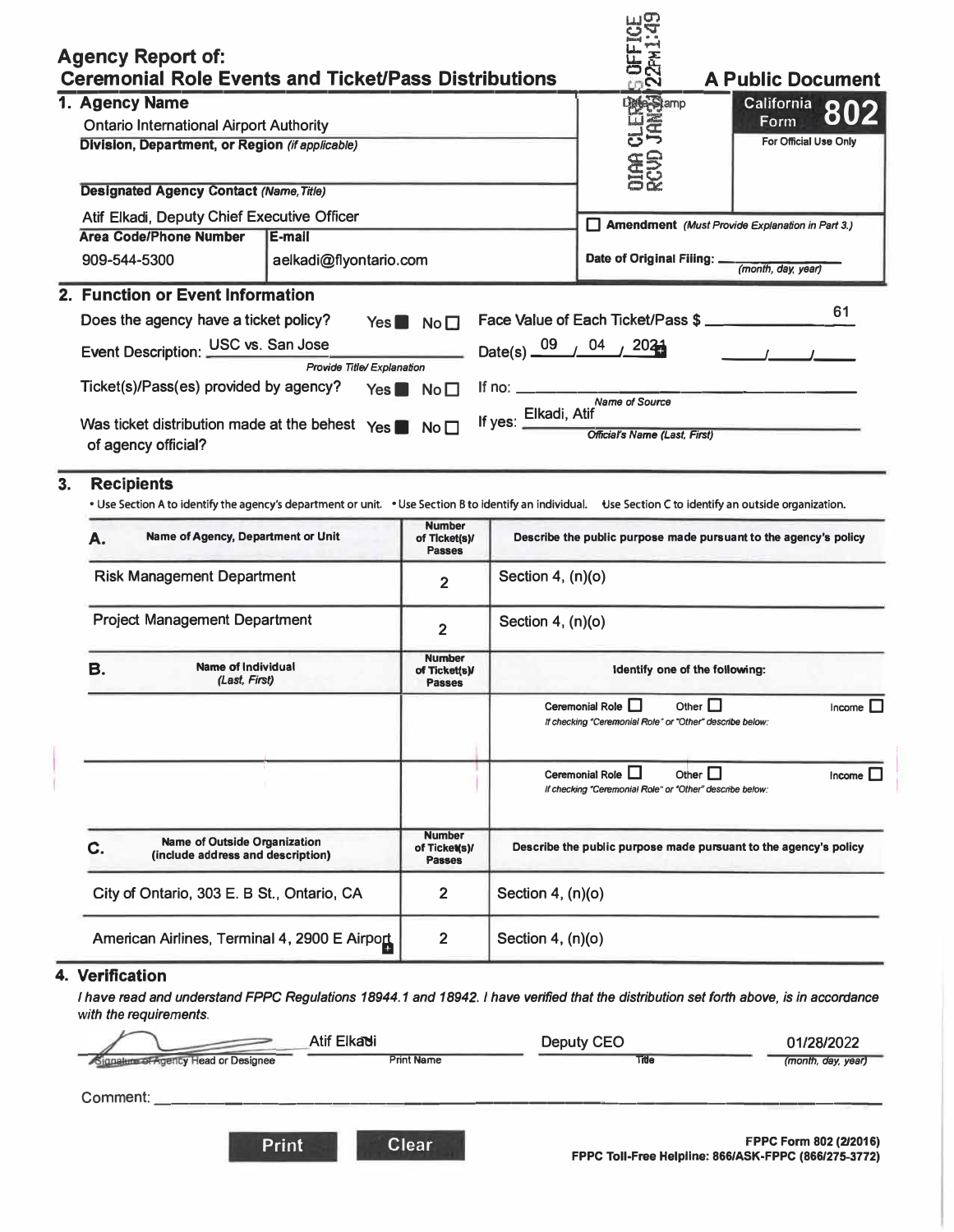# **Agency Report of: Ceremonial Role Events and Ticket/Pass Distributions Continuation Sheet**



# **Agency Name**

**Ontario International Airport Authority** 

#### $3.$ **Recipients**

• Use Section A to identify the agency's department or unit. • Use Section B to identify an individual. • Use Section C to identify an outside organization.

| Name of Agency, Department or Unit<br>А.                                       | <b>Number</b><br>of Ticket(s)/<br><b>Passes</b> | Describe the public purpose made pursuant to the agency's policy                                                          |
|--------------------------------------------------------------------------------|-------------------------------------------------|---------------------------------------------------------------------------------------------------------------------------|
| <b>Security Badging Department</b>                                             | 4                                               | Section 4, (n)(o)                                                                                                         |
| <b>Executive Office Department</b>                                             | $\overline{2}$                                  | Section 4, $(n)(o)$                                                                                                       |
| <b>Marketing Department</b>                                                    | $\overline{2}$                                  | Section 4, $(n)(o)$                                                                                                       |
| <b>Name of Individual</b><br>В.<br>(Last, First)                               | <b>Number</b><br>of Ticket(s)/<br><b>Passes</b> | Identify one of the following:                                                                                            |
|                                                                                |                                                 | Income<br>Ceremonial Role <sup>1</sup><br>Other $\Box$<br>If checking "Ceremonial Role" or "Other" describe below:        |
|                                                                                |                                                 | Income $\Box$<br>Other $\Box$<br>Ceremonial Role <b>D</b><br>If checking "Ceremonial Role" or "Other" describe below:     |
|                                                                                |                                                 | Income<br>Ceremonial Role <b>N</b><br>Other $\Box$<br>If checking "Ceremonial Role" or "Other" describe below:            |
|                                                                                |                                                 | Income $\square$<br>Ceremonial Role $\square$<br>Other $\Box$<br>If checking "Ceremonial Role" or "Other" describe below: |
| <b>Name of Outside Organization</b><br>C.<br>(include address and description) | <b>Number</b><br>of Ticket(s)/<br><b>Passes</b> | Describe the public purpose made pursuant to the agency's policy                                                          |
| Southwest Airlines, Terminal 4, 2900 E<br>Airport Dr, Ontario, CA 91761        | 6                                               | Section 4, $(n)(o)$                                                                                                       |
| China Airlines, Terminal 2, 2500 E Airport Dr,<br>Ontario, CA 91761            | 2                                               | Section 4, $(n)(o)$                                                                                                       |
| Sierra Aviation, ONT, 2500 E Airport Dr,<br>Ontario, CA 91761                  | $\overline{2}$                                  | Section 4, (n)(o)                                                                                                         |
| Hawaiian Airlines, Terminal 4, 2900 E Airport<br>Dr, Ontario, CA 91761         | $\overline{2}$                                  | Section 4, (n)(o)                                                                                                         |

**ADDITIONAL ATTACHED Print** 

**Clear**